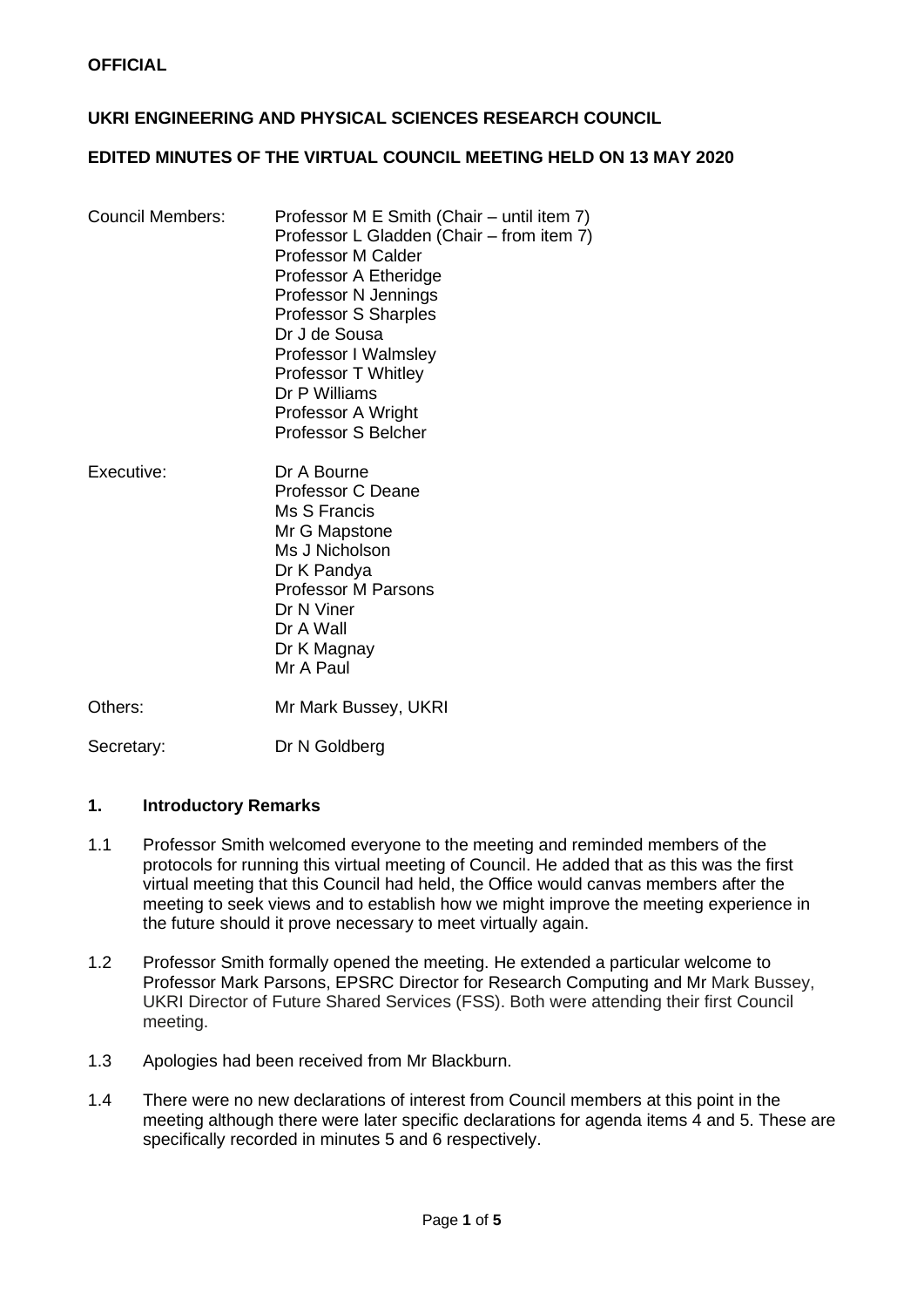# **2. Draft Minutes of the Meeting on 10 and 11 March 2020**

2.1 Council **agreed** the record of the last meeting.

### **3. Actions and Matters Arising**

- 3.1 There were ten actions from the last meeting. Council noted those that were completed and those that were in-hand. Council received specific updates as follows:
	- i) Minute 4.4: Professor Gladden reported that the development of the UKRI 2025 Strategy was currently on hold because of the current Covid-related situation, the delay in the SR process and pending the appointment of the new UKRI CEO.
	- ii) Minute 8.3: Dr Pandya reported on the further engagements and activities that had followed the last Council meeting with representatives from both MRC and BBSRC. Council members reiterated how useful and fruitful this had proved. Dr Pandya informed Council that he would bring back the Spending Review content for the Transforming Health and Healthcare area to a future Council meeting.
	- iii) Minute 12.3: Dr Goldberg confirmed that a further paper concerning responsible innovation would be scheduled for a subsequent Council meeting.
	- iv) Minute 13.3: Dr Goldberg confirmed that the Council recruitment exercise would go live shortly and that she would circulate it to members for dissemination to their networks.

### **4. Executive Update (EPSRC 09-20)**

- 4.1 The update primarily focused on the UKRI sponsored research effort in response to the Covid-19 pandemic, the operational impact that it has had, and finally a discussion about the potential longer-term impacts on the EPS research and training funding landscape. Council welcomed the endeavour by UKRI to harness the UK's research capability to tackle this crisis. It particularly congratulated EPSRC staff on transitioning to remote working so seamlessly. They agreed that the professionalism demonstrated by EPSRC staff throughout the last few months had been impressive.
- 4.2 Council discussed at some length the impact of the current Covid-19 situation and the possible future ramifications for the research funding environment and the overall higher education sector. Council broadly agreed with the risks that had been articulated by the Executive and escalated to UKRI colleagues. **Minute not included as contains exempt material, at the time of publication, under the terms of the Freedom of Information Act 2000.**
- 4.3 Council also discussed the ability of universities and researchers to continue to provide contributions in the form of funding and or staff resource to support research grant applications. It was felt that there was an expectation about such contributions and that this would need to be addressed in the current environment. In response Professor Gladden said that, for all but a few schemes, contributions of this kind were not a pre-requirement to funding and that this was an incorrect assumption on the part of peer reviewers, HEIs and applicants alike. She undertook to urgently consider how best to directly communicate with all these constituencies in order to dispel this notion. She said that she would inform UKRI Executive Committee of her intention to do this. Council added that for the few schemes where some level of matched contribution is expected, then the extent of these should also be reviewed in the current financial climate.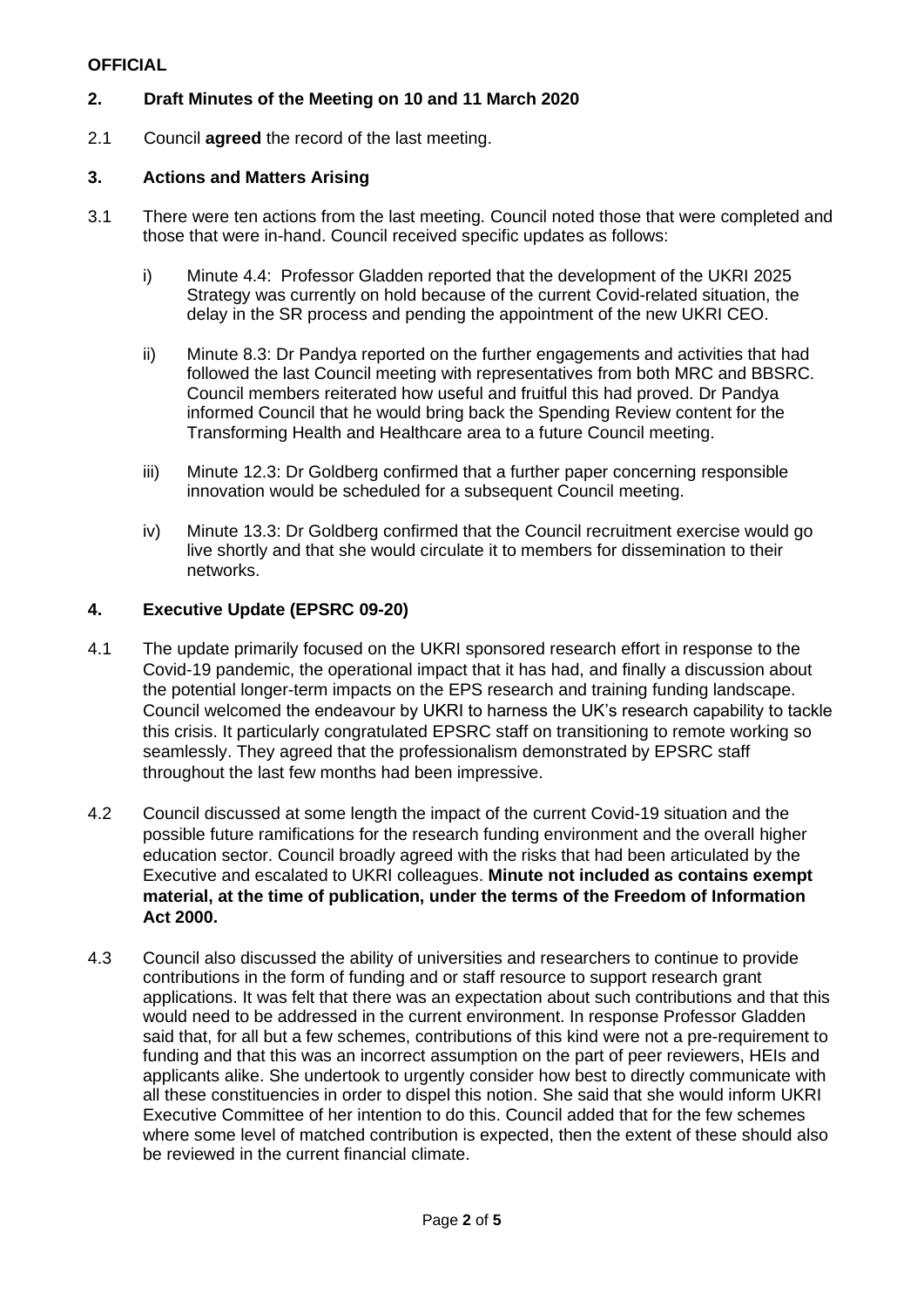- 4.4 Council received an update on EPSRC's current and future financial position. Council noted the final outturn for 2019/20 and the provisional budget allocation for the current year and welcomed the resolution of the funding uncertainties that had faced the new institutes. **Minute not included as contains exempt material, at the time of publication, under the terms of the Freedom of Information Act 2000.**
- 4.5 Professor Gladden reported that the Spending Review had been put on hold and anticipated that this will not be revisited until the autumn at the earliest. However, she added that EPSRC continued to engage with other Councils and Government Departments on potential bids and on the longer-term research priorities in a post Covid-19 world.
- 4.6 Ms Nicholson updated Council about a review of fellowships that was currently underway and which would be fully reported to Council in July. She said that the review was intended to look at ways to revise EPSRC's fellowship offering, given changes in the research and innovation landscape with the principal objective of developing new and more "open fellowships". She said that it was hoped that these would:
	- i) Deliver high quality research with a focus on discovery science, innovation or instrumentation/technique development.
	- ii) Provide the opportunity to lead in areas of research citizenship such as responsible innovation, equality, diversity and inclusion or public engagement.
	- iii) Be open for all EPSRC remit areas, including multidisciplinary work.
	- iv) Be flexible in career stage.
- 4.7 Council discussed the broad objectives of the review. It noted that, some of the engagement associated with the review and the development of precise recommendations and operational details were ongoing, nevertheless it felt that it was helpful at this juncture to **agree** the following broad principles in advance of the final review report:
	- i) To move away from dedicated career stages for early and established career awards.
	- ii) To move away from fellowship applications being only open in certain topic areas.
- 4.8 Council **noted** the update.

# **5. Infrastructure Roadmap Update (EPSRC 10-20)**

- 5.1 Ms Nicholson introduced this paper which sought endorsement to the proposals recommended by the EPSRC Capital Infrastructure Strategic Advisory Team for submission by EPSRC to the UKRI Infrastructure Advisory Committee (IAC).
- 5.2 Council **noted** the update and **supported** the proposed bids to be submitted to the UKRI IAC. **Minute not included as contains exempt material, at the time of publication, under the terms of the Freedom of Information Act 2000.**
- 5.3 **Minute not included as contains exempt material, at the time of publication, under the terms of the Freedom of Information Act 2000.**
- 5.4 **Minute not included as contains exempt material, at the time of publication, under the terms of the Freedom of Information Act 2000.**
- 5.5 **Minute not included as contains exempt material, at the time of publication, under the terms of the Freedom of Information Act 2000.**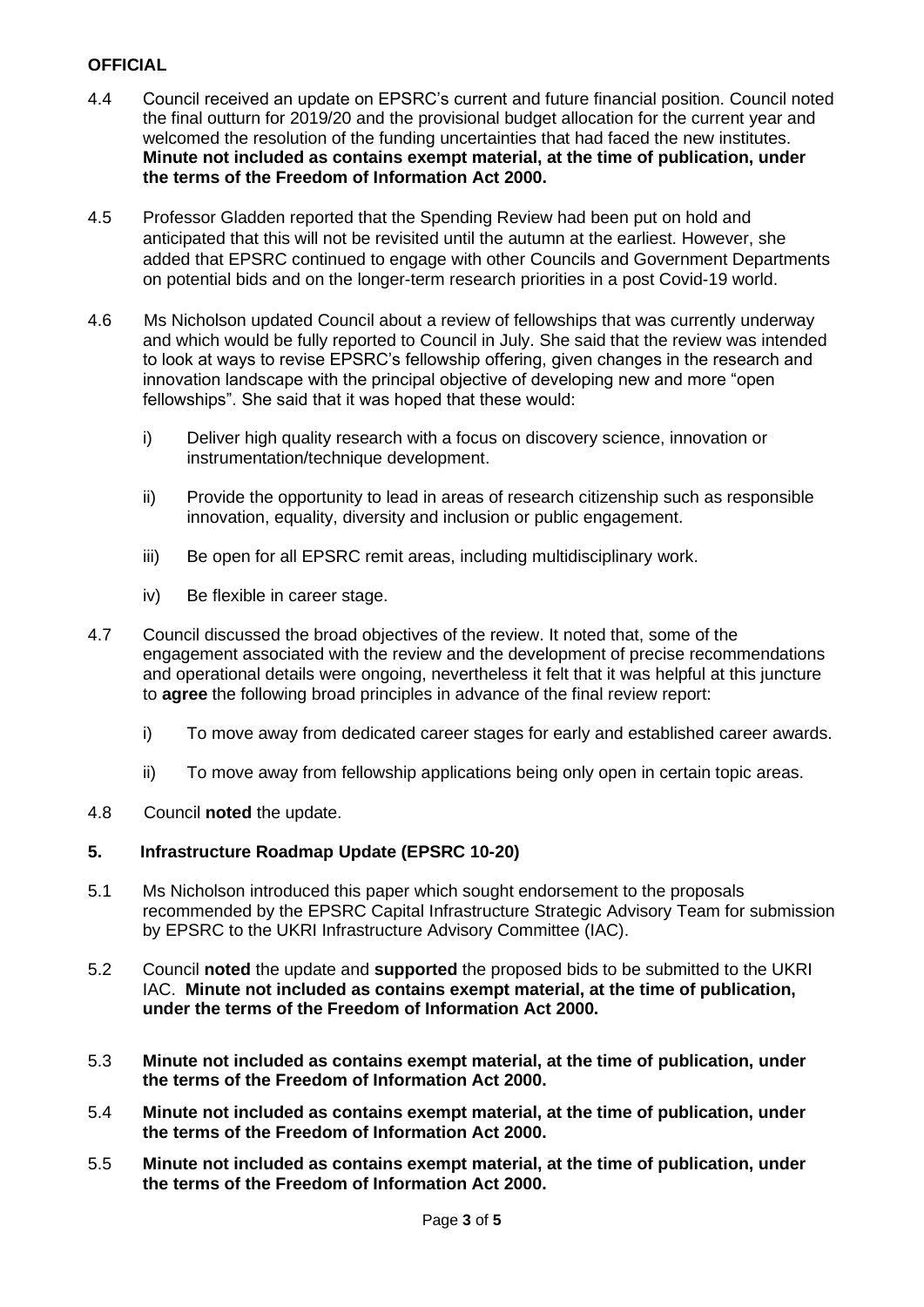**Secretary's Note: Professor Sarah Sharples asked for it to be noted that Nottingham University was leading one of the bids which had been put forward for consideration by the EPSRC Capital Infrastructure Strategic Advisory Team. She therefore did not actively participate in the discussion.**

## **6. EPSRC e-Infrastructure Update (EPSRC 11-20)**

- 6.1 Professor Parsons introduced a status update on EPSRC's e-Infrastructure current provision and activities. He also explained that a new approach to e-Infrastructure strategy is being developed within UKRI joining up individual e-Infrastructure activities across the Research Councils. He said that it was hoped that this will ensure that: i) scientific and industrial research needs are better met including support for greater cross-disciplinary research; ii) e-Infrastructure is delivered most effectively by those with the best expertise to do so; and iii) better utilisation delivers cost savings allowing the research infrastructures to be properly funded (power, people, software, skills). He closed by saying that it was timely therefore that EPSRC's e-Infrastructure programme is reviewed to ensure that future needs are appropriate and are not un-necessarily tied to historic approaches in this area. It was proposed that the review is conducted in two phases. The first phase will include EPS requirements for e-Infrastructure provision and the second phase will cover the EPS contribution to the future e-Infrastructure Landscape.
- 6.2 Council **welcomed** the update and **endorsed the** plans for the proposed review of EPSRC e-Infrastructure future needs. It felt that the review also provided an opportunity to factor in thinking about data policy, retention and sharing in order to support and complement the AI development work underway.

**Secretary's Note: Professor Parsons declared his association with the ARCHER 2 project and the work associated with the next Exascale computing capability although this did not present a direct conflict of interest with this agenda item.** 

### **7. Discussion with Professor James Hetherington, UKRI's Director for Digital Research Infrastructure**

- 7.1 Professor Hetherington began by setting out his vision for UKRI's e-infrastructure strategy and his plans for achieving this.
- 7.2 Council thanked Professor Hetherington and welcomed the opportunity to provide input to the UKRI's future plans for e-Infrastructure. Council asked questions on his key objectives, governance arrangements, international best practice, UKRI's role as a data curator and holder, and opportunities for the EPS community.
- 7.3 Professor Hetherington left the meeting. In reflecting on the presentation and discussion Council welcomed Professor Hetherington's enthusiasm and supported his aspirations for delivering UKRI's e-Infrastructure strategy. **Minute not included as contains exempt material, at the time of publication, under the terms of the Freedom of Information Act 2000.**

# **8. Delivery Plan Progress (EPSRC 12-20)**

- 8.1 Dr Bourne introduced the second (previous October 2019) "EPSRC Biannual Progress Report" to Council and provided an overview of progress during the last year towards our new Delivery Plan.
- 8.2 In the ensuing discussion the focus was primarily on the Healthy Nation and Resilient Nation priorities. Council concluded that the Covid-19 crisis provided a unique opportunity to demonstrate how the agility and multidisciplinary nature of the EPS community in these priority areas had helped in responding to aspects of the crisis. It agreed that EPSRC's